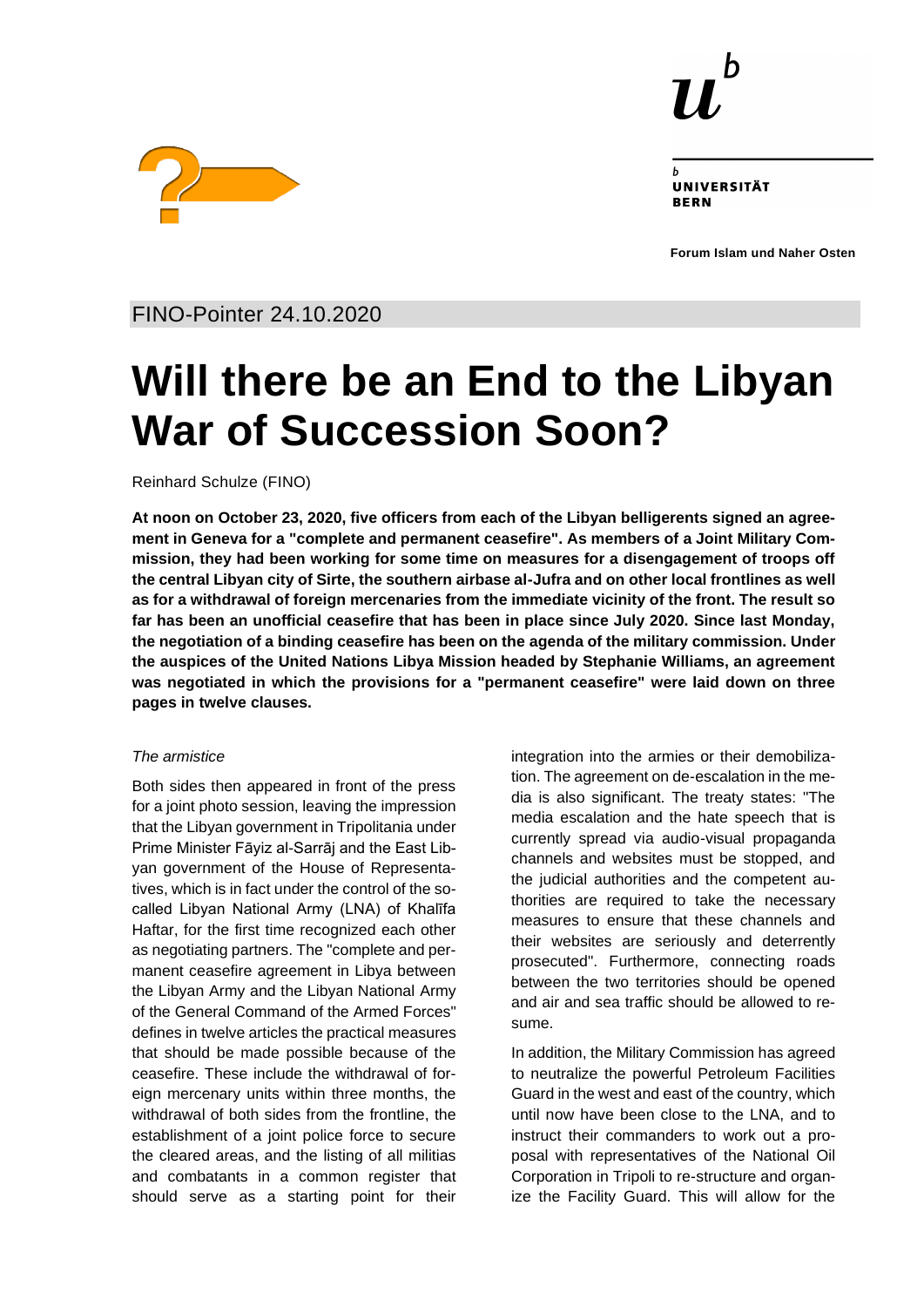

**UNIVERSITÄT BERN** 

immediate resumption of oil production and the shipment of the oil in the ports of Eastern Libya.

#### *A compulsion for a ceasefire*

The sharp increase in the number of infections with the coronavirus in Libya put the political representatives of the belligerent parties under pressure. In contrast to Egypt, where the number of infections has been falling significantly since July, the daily number of infections in Libya has increased fivefold. Although the weekly incidence is still lower than in Western Europe, Libyan authorities fear that without coordinated health policies between the two governments the situation could spiral out of control.

The agreement makes it clear that due to the military stalemate that has existed since July 2020, both warring parties have come to realize that a continuation of the war would only lead to the further fragmentation of their armed forces and thus to the ruination of their own power. A resumption of fighting would also have created the danger that the cold proxy war between the supporting powers Turkey on the one hand, Russia, and Egypt on the other would have turned into a hot conflict and that the interests of the local warring parties would thus be overrun.

# *Insisting on the unity of the country*

The agreement maintains the "unity of the Libyan territories and the protection of their borders by land, sea and air" and stipulates that the country's policies and resources are not subject to any "foreign power". To the outside world, this raises the illusion that the permanence of the state "Libya" is undisputed and that the war was or still is primarily a war for legitimate rule of that state. The fact, however, that both parties recognized each other as equal contractual partners points in a completely different direction. The agreement first confirms the division of sovereignty over the country and the national territory. Critics of the agreement in Tripoli, such as the militias of the "Revolutionaries of Tripoli," therefore suspect that the government of national accord in Tripoli has de facto approved of Haftar's military rule in the east of the country

(Barqa). Last Thursday they kidnapped Muhammad Baʿayū, head of the government's information office in Tripoli newly appointed in September 2020. Baʿayū had wanted to make sure that all Islamist propaganda disappeared from the official and semi-official media and that the martial polemics against Khalīfa Haftar were stopped. Haftar, according to an old promise of the government of al-Sarrāj, should in any case be put on trial and executed in Benghazi. This demand had been fuelled by the discovery of mass graves in Tarhūna, where Haftar's militias had buried their victims. It is likely to be difficult for the government to enforce peace in Tripolitania without some form of legal preparation.

Haftar, for his part, has so far held back with statements. It will be difficult for both sides to find sufficient support for this ceasefire and the pending power sharing in their respective areas of power. At present, the majority of news in the media is still based on the demonization of the enemy. Clumsy statements like those made by Haftar's spokesperson al-Mismārī are of little help. He is said to have recently announced that the mercenaries of the Russian Wagner troops should receive Libyan citizenship and therefore would not have to leave the country. Confidence-building measures that the agreement calls for look different.

# *Power sharing as partition plan*

Even if the Europeans and the UN demand the preservation of national unity, the Libyans have probably realized that this demand would only perpetuate the war. Only the cautious move away from this maximum position made a compromise possible, based on the political recognition of the opponent as a contractual partner. This politically catches up on something that has long since taken place on a social and cultural level in Libya, namely the dissolution of the unity of Libya constructed by Italian colonialism.

The division of the country itself is less controversial. The internal borders have already been marked out and in part coincide with very old social and cultural cleavages. Thus, it is no coincidence that the Tripolitans' offensive stopped right outside the city of Sirte and that the Egyptian president had defined this position as a red